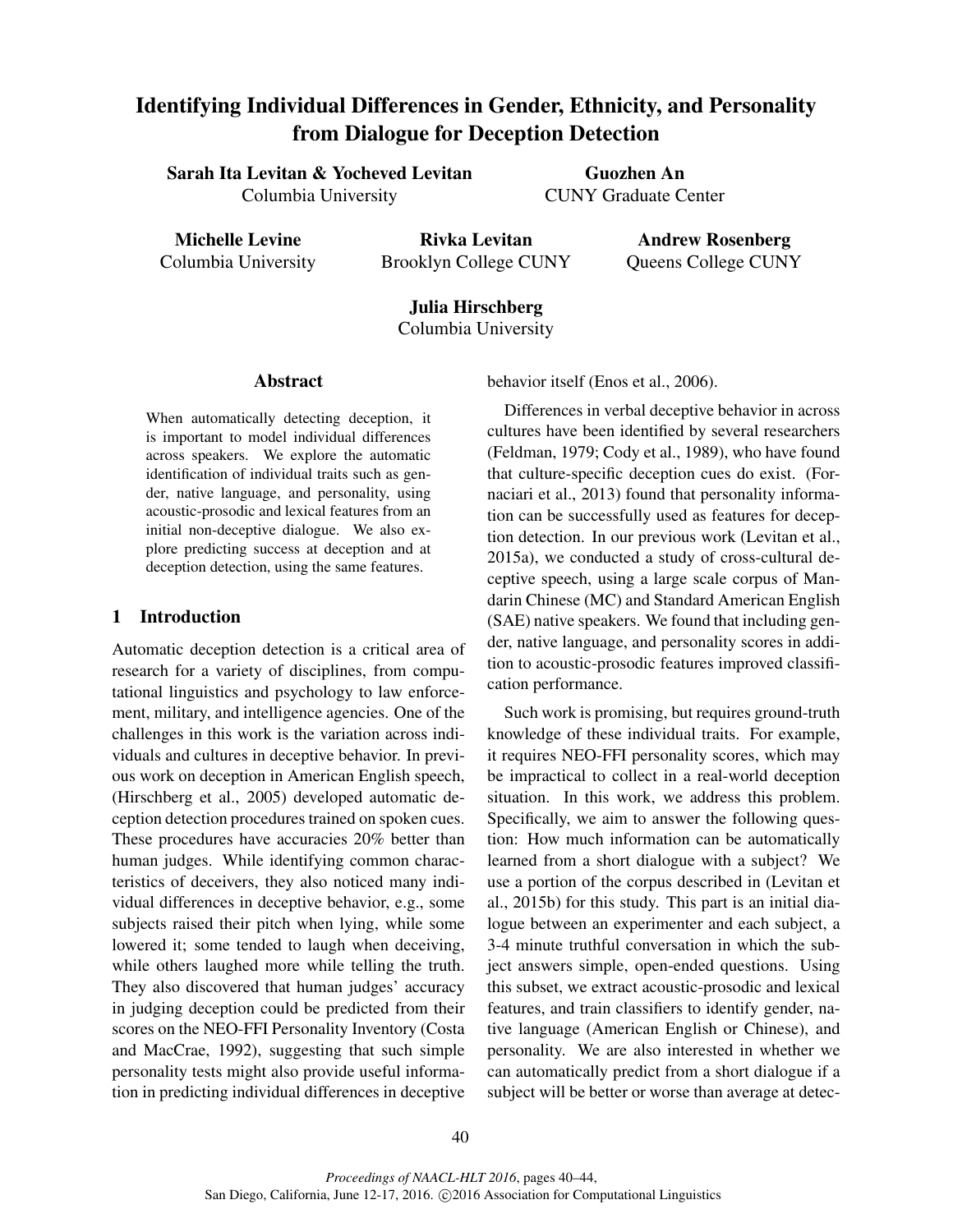tion deception and at lying. All of this information can be useful for downstream deception detection.

In Section 2, we describe the corpus collection and the methods used for transcription and segmentation of the data. Section 3 describes the features used in classification experiments, and Section 4 presents the results of our classification experiments for gender, native language, personality, success at deception, and success at deception detection. We conclude in Section 5 and discuss future research.

# 2 Corpus

The Columbia deception corpus (Levitan et al., 2015b) consists of within-subject deceptive and nondeceptive speech from native speakers of SAE and MC, both speaking English. (Native language is defined as spoken at home until age 5.) It includes data from 172 subject pairs — 122.5 hours of speech. To our knowledge, this is by far the largest corpus of cleanly recorded deceptive and non-deceptive speech collected and transcribed, with self-identified truth/lie labels. We employed a fake resume paradigm in which pairs of subjects were recorded playing a lying game, alternating between interviewing their partner and being interviewed about answers to a set of 24 biographical questions. As interviewees, they are instructed to convince their interviewer that everything they say is true. As interviewers, they are told to try to identify when the interviewee is lying and when they are telling the truth. To motivate them, their compensation depends on their ability to deceive while being interviewed, and to judge truth and lie correctly while interviewing. As interviewer, they receive \$1 each time they correctly identify an interviewees answer as either lie or truth and lose \$1 for each incorrect judgment. As interviewee, they earn \$1 each time their lie is judged to be true, and lose \$1 each time their lie is correctly judged to be a lie by the interviewer.

We collected demographic data from each subject and administered a NEO-FFI (5 factor) personality test (Costa and MacCrae, 1992), assessing: *Neuroticism, Extraversion, Openness to Experience, Agreeableness Conscientiousness*.

We also collected a 3-4 minute baseline sample of speech from each subject for use in speaker normalization, in which the experimenter asks the subject open-ended questions (e.g., What do you like best/worst about living in NYC?). Subjects are instructed to be truthful in answering. Once both subjects have completed all the questionnaires and we have collected both baselines, they begin the lying game.

Transcripts for the recordings were obtained using Amazon Mechanical Turk (https://www.mturk) (AMT). Three transcripts for each audio segment from different 'Turkers' were obtained, and combined using rover techniques (Fiscus, 1997), producing a rover output score measuring the agreement between the initial three transcripts. For clips with a score lower than 70%, transcripts were manually corrected; we needed to hand correct 9.7% of clips.

Speech was segmented into InterPausalUnits (IPUs) – speech from a single speaker separated by 50ms or more (Hirschberg et al., 2005) – using Praat (Boersma and Weenink, 2002). The silence detection was done using intensity thresholding with Praat. We observed IPU segmentation errors resulting from this method, in which areas of speech were identified as silence and had humans hand-correct the IPU segmentation. The experiments in this paper use the 238 baseline files that have been corrected to date. This consists of 25,424 IPUs, in total about 16 hours of speech.

# 3 Features

We extracted two feature sets for our machine learning experiments: acoustic-prosodic and lexical. Acoustic-prosodic features are extracted from IPUs. We used Praat to extract the following acousticprosodic features from each IPU: f0 min, max, mean, median, stdv, mean absolute slope; intensity min, max, mean, stdv; jitter, shimmer. The first six features are different measures of the fundamental frequency, the physical correlate of pitch. The next four are measures of a correlate of perceived loudness. The last two features are measures of voice quality, variation in vocal fold behavior which leads to listeners' perception of the harshness or creakiness or breathiness of the voice. We also estimated speaking rate by calculating the ratio of voiced to total frames and included this as a feature. All these features have been proposed in the literature on de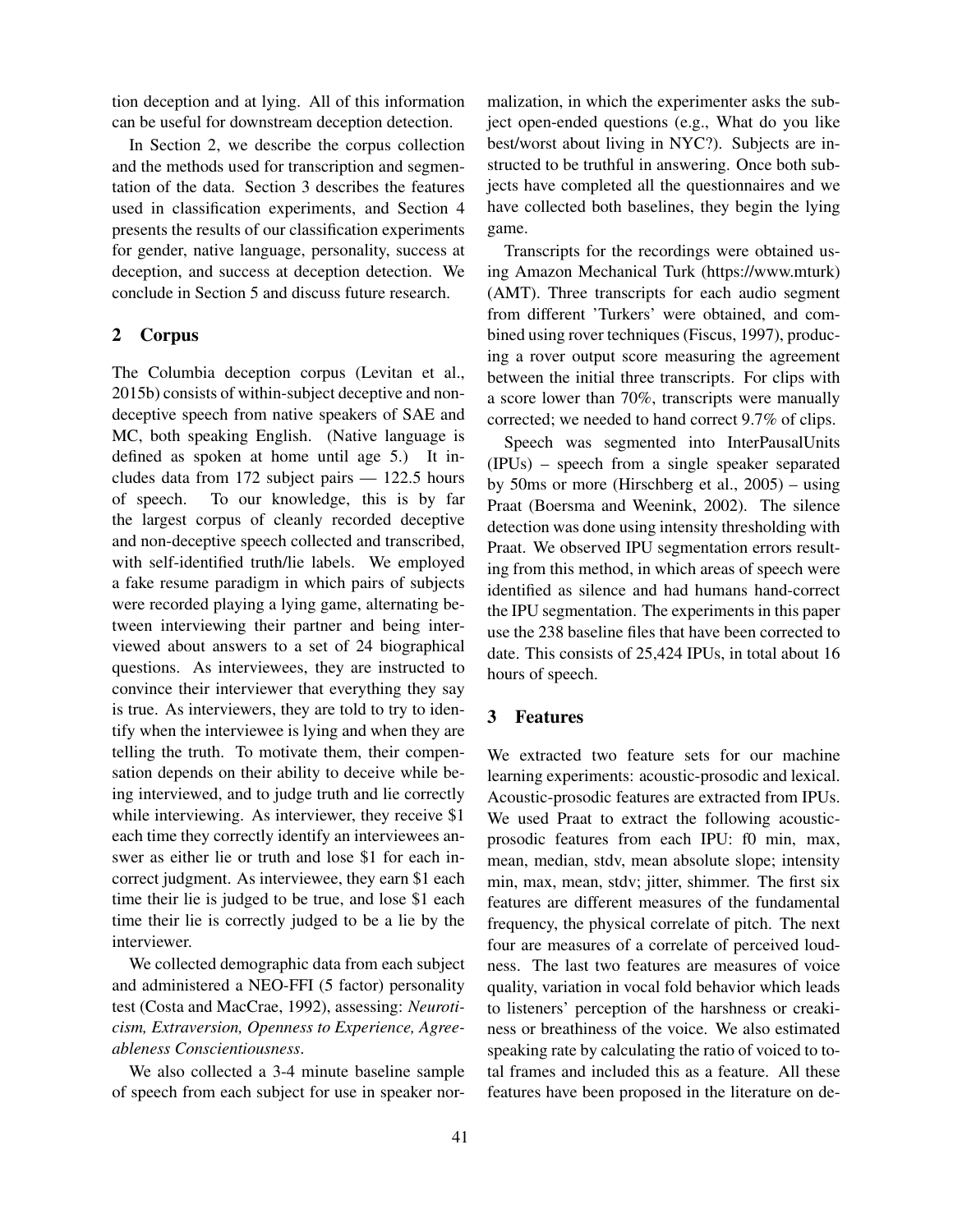ception as possible indicators of deception (DePaulo et al., 2003). Once we extracted these features at the IPU level, we aggregated them into a feature vector for each speaker by averaging the features across the speaker's IPUs. We did this for all features except for minf0 and maxf0, where we used the min of all minf0 and max of maxf0 as aggregated features.

We used Linguistic Inquiry and Word Count (LIWC) (Pennebaker et al., 2001) to extract the lexical features. LIWC is a text analysis program that analyzes text by computing word counts for 72 linguistic dimensions. LIWC dimensions have been used in many studies to predict outcomes including personality (Pennebaker and King, 1999), deception (Newman et al., 2003), and health (Pennebaker et al., 1997). We performed minor pre-processing of the transcripts before running LIWC, as recommended by the manual (e.g. removing spaces from phrases, such as "Idon'tknow").

#### 4 Classification Experiments

Using these features, we experimented with different machine learning models and feature sets to predict the following information about the speakers: gender, native language, personality, success at deception, and success at deception detection. Gender and native language ground truth were collected via demographic forms, and personality scores were obtained from the NEO-FFI. Success at deception is measured by the percentage of lies that the subject tells which are judged as true by the interviewer. Success at deception detection is measured by the percentage of correct judgments that the subject makes as interviewer. To conduct our experiments, we needed to convert the numeric values for personality scores, lies, and judgments into nominal values. For NEO-FFI scores, we used the population norms for personality detailed in (Locke, 2015) to divide subjects into high, average, and low for each of the five personality factors, for male and for female subjects separately. For success at deception and detection, we binned subjects into high and low, using the mean as a cutoff point. For each classification task, we compared the performance of four machine learning algorithms, all using the scikit-learn implementation (Pedregosa et al., 2011): SVM, logistic regression, AdaBoost, Random Forest. All evaluation was done using 10-fold cross validation.

#### 4.1 Gender and Language Identification

We found that the Random Forest classifier performed best for gender and language identification for all three feature sets; therefore only those results are reported here. Table1 displays the gender classification results, measured by accuracy, precision, recall, and f-score. The majority class baseline is 61% for gender (female), and 57% for ethnic origin (SAE). Intuitively, the acoustic-prosodic features are highly predictive of gender. It is interesting that LIWC categories are also somewhat predictive of gender, with an f-score of .76 – despite the fact that all subjects answered almost the same questions. Some of the most useful categories were 'home', 'anxious', and 'negative emotion', which all were predictive of 'female'. On the other hand, 'anger', 'certainty', and 'money' categories were predictive of male. Note that combining LIWC features with acoustic-prosodic features very slightly improves over using acoustic-prosodic features alone. On the other hand, as shown in Table 2,

Table 1: Gender classification results

| acc |     |     |                  |
|-----|-----|-----|------------------|
| -94 | .94 | .96 | .95              |
| -70 | .69 | .86 | .76              |
| .94 | -94 | -98 | -96              |
|     |     |     | prec rec f-score |

LIWC features are more predictive than acousticprosodic features for native language/ethnicity identification. Combining both feature sets results in the best performance, with an f-score of .78. When analyzing the LIWC categories, we find that the punctuation counts are especially useful for this task. For example, use of 'apostrophe' is predictive of English, while dash is predictive of Mandarin. In our transcription, dashes are used to represent false starts, so it makes sense that this is a marker of less fluent speech. Apostrophes were used exclusively for transcribing contractions, which are less commonly used by non-native speakers of English, so it is plausible that apostrophes are predictive on English.

It is important to note that our subjects are all answering the same questions in their baseline sam-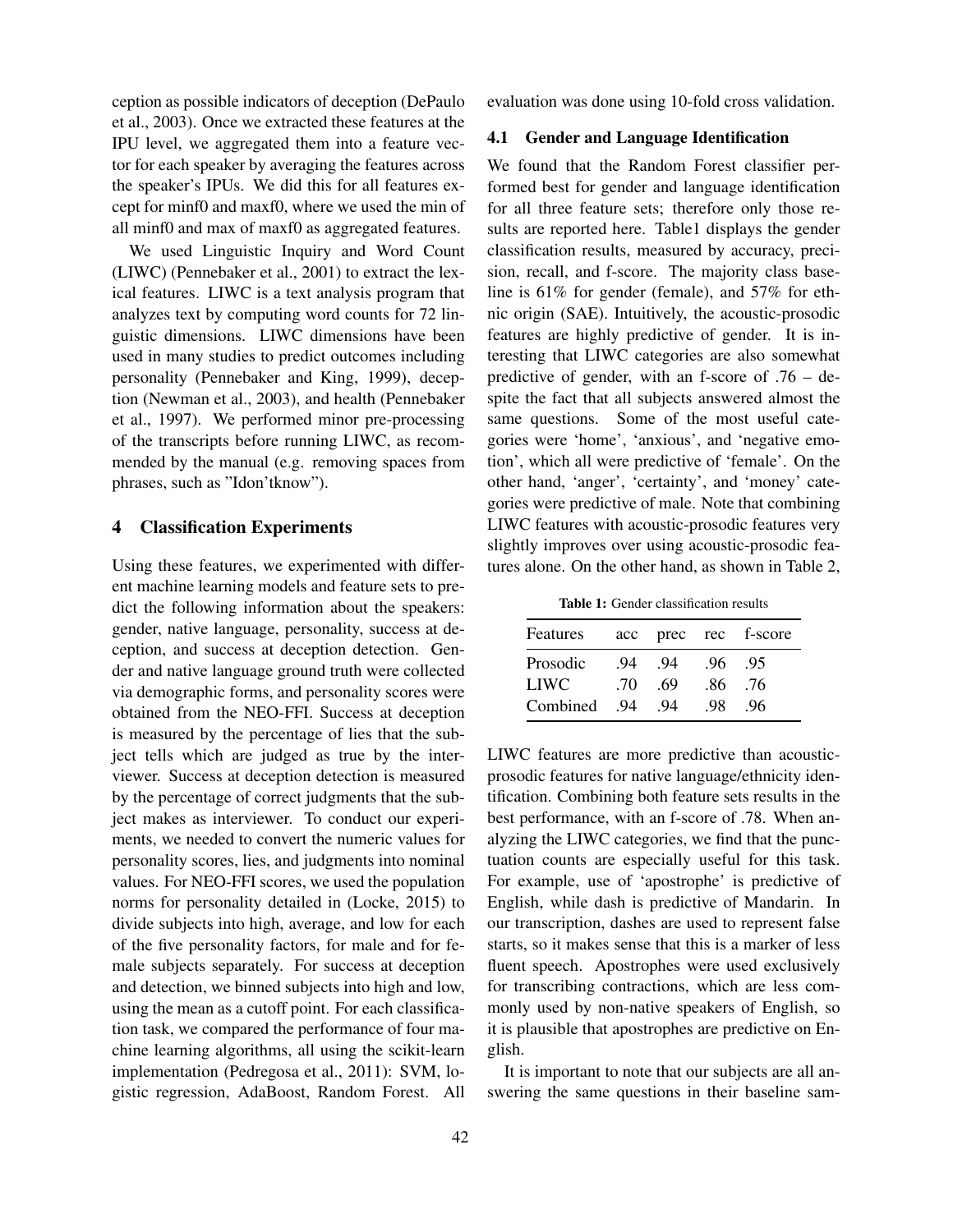Table 2: Language classification results

| Features    |     |     |     | acc prec rec f-score |
|-------------|-----|-----|-----|----------------------|
| Prosodic    | .65 | .64 | .40 | .49                  |
| <b>LIWC</b> | -84 | .82 | .7  | .76                  |
| Combined    | -81 | -88 | .68 | .78                  |

ples of speech. Therefore, it is quite impressive that LIWC features can predict both gender and language with .76 f-score by capturing the variation in how the questions were answered. We find that gender can be predicted with 94% accuracy and language with 84% accuracy using simple features from 3-4 minutes of conversational speech.

#### 4.2 Personality Identification

We repeated the same experiments for personality detection, this time with a 3-class classification problem (low, med, high) for each of the 5 factors. Table 3 shows the results for AdaBoost and Random Forest, which were the two best performing classifiers for personality. As expected, the three classes are highly unbalanced, with the majority of subjects falling into the average class, and a small percentage in the high and low classes. Because of this, we focus our analysis on comparing the f-scores of the different classifiers and feature sets, in order to obtain a more meaningful comparison of the performance of the classifiers over the max-frequency baseline. As seen in Table 3, the best performing model for each factor is significantly better than the baseline. The baseline classifier always predicts the majority class for each of the five factors, and table shows the f-score of this baseline classifier. The relative improvements in f-score range from 38% (Extroversion) to 64% (Openness to experience), and the absolute improvements in f-score range from 10% to 22%. When we rank the LIWC features that contribute the most to the models, we find interesting results. For N-score, 'power' and 'money' dimensions are the most useful; for E-score, 'drives' and 'focusfuture'. For O-score, 'interrogation' and 'focus past' are useful; for A-score, 'social' and 'assent'; and for C-score, 'work' and 'time' are highest. Most of these are intuitive and show the power of using LIWC features for personality detection. Although these results show significant improvements

Table 3: Personality classification results, f-scores

| Features        | Model     | N   | E                | $\Omega$ | A   | C   |
|-----------------|-----------|-----|------------------|----------|-----|-----|
| Prosodic        | AB        | .43 | .30              | .48      | .46 | .35 |
|                 | RF        | .39 | .33              | .45      | .40 | .33 |
| <b>LIWC</b>     | AB        | .38 | 34               | .45      | .41 | .42 |
|                 | <b>RF</b> | .38 | .36              | .56      | .47 | .32 |
| Combined        | AB        | .43 | .33              | .48      | .40 | .34 |
|                 | RF        | .41 | .36 <sub>1</sub> | .53      | .47 | .39 |
| <b>Baseline</b> |           | .28 | .26              | 34       | .32 | .27 |

over the baseline, there is much more to investigate in predicting personality traits. A possible reason for the low performance is that self-reported personality scores might not correlate with personality perceptions of others (including machine learning models). Additionally, we use classes based on population distributions that might not be the best fit for our data. For example, the scores are based on participants of all ages, while our subjects are mostly college students. Our approach might benefit from using personality scores from a student population if these were available.

#### 4.3 Deception and Deception Detection

We repeated the experiments to predict success at lying and at detecting lies simply from the norming data, in which people were presumably telling the truth. The baseline is 53% for success at deceiving, and 52% for success at detecting deception. For deception detection, our best classifier (AdaBoost, prosodic+LIWC) achieved an accuracy of 61%. When we included binned NEO-scores, gender and language as features in addition to the prosodic and LIWC feature sets, we achieved an accuracy of 65%, a 25% relative increase over the majority class baseline and a 13% absolute increase. We find that none of models using any feature sets were able to beat the baseline accuracy for predicting success at lying. Despite previous findings that success at deception is correlated with success at deception detection (Levitan et al., 2015b), our classifiers were only able to predict success at judgments. When we examine the ranked features for deception detection, the most useful features include speaking rate and LIWC categories'focus present', and 'bio'. Perhaps people who are present-focused are more